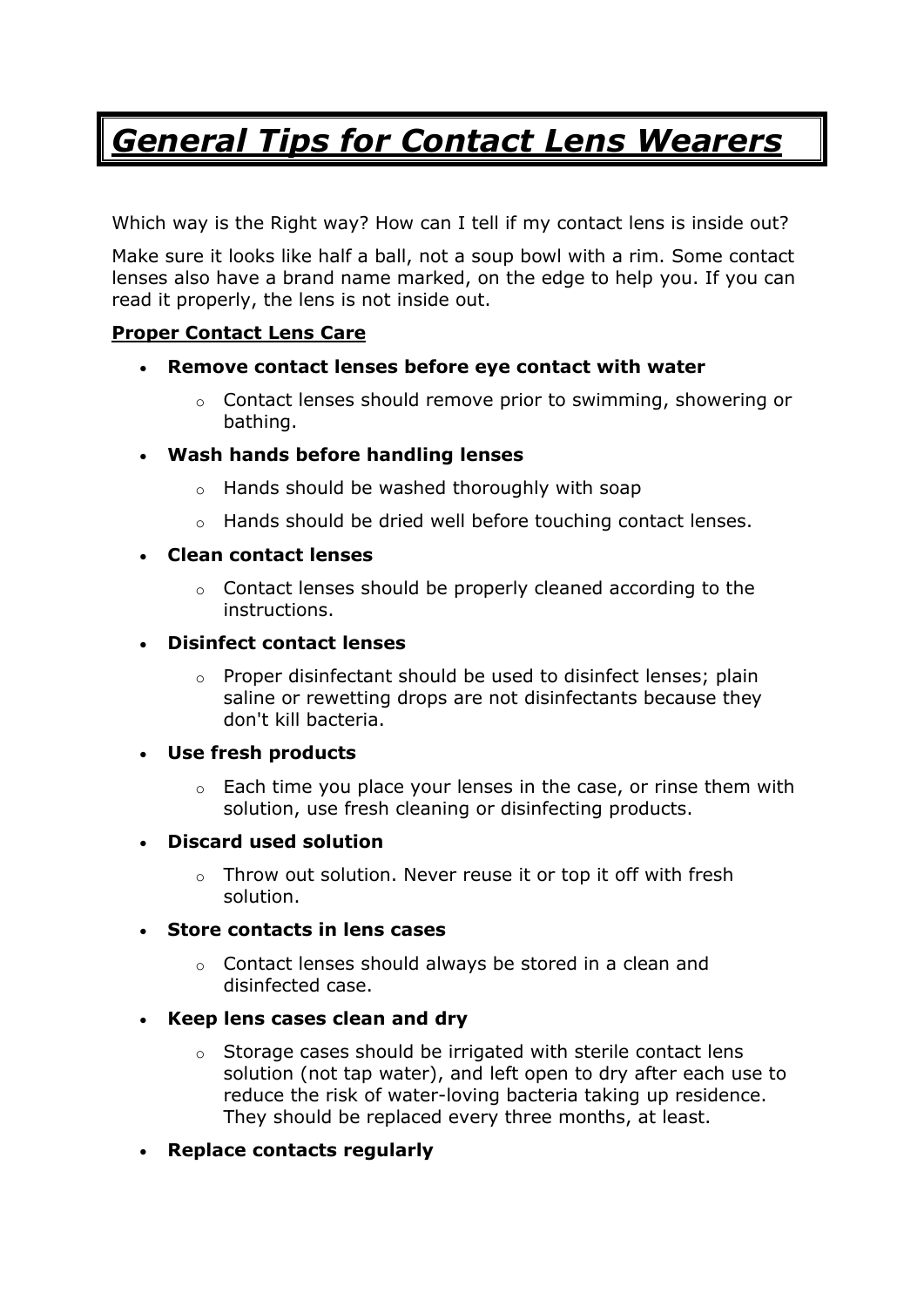$\circ$  Contact lenses should be replaced when their scheduled wear time is up.

## • **Have regular eye exams**

o Regular eye examinations should be scheduled to check prescriptions and detect early signs of infection or disease.

## • **Replace contact lens storage case regularly**

o Contact lens cases can encourage bacteria growth if not cared for properly. Lens cases should be kept clean and replaced every 3 to 6 months. Inexpensive cases, or the ones included with contact lens care kits, are safe and sufficient..

## • **Care of contact lens case**

o After removing your contact lenses, empty the case and rinse with fresh contact lens solution (never tap water). Cases should be cleaned after each use. Always allow the lens case to air dry. If the contact lens case gets cracked or damaged, discard it and replace it with a new one.

## • **Colored contact lenses tips**

o Colored contact lenses are not cosmetics, but are medical devices that require as much responsibility as regular contact lenses. Be sure to follow your doctor's recommendations for care of your contact lenses. Also, never share contacts or makeup.

# • **Problems of contact lens storage in plain water**

 $\circ$  Contact lenses should never be stored in tap water, nor should they be rinsed with tap water. Tap water often contains microorganisms that can latch onto the lenses, encouraging eye infections. Studies have shown that an organism called acanthamoeba is sometimes found in tap water. Acanthamoeba has been known to cause a devastating eye infection that can destroy the cornea, and sometimes the entire eye. Always use a contact lens solution for storing your contacts.

#### • **Warning signals for contact lenses**

 $\circ$  If you have any pain, burning, redness, tearing or sensitivity to light while wearing any type of contact lenses, see your eye care professional immediately.

# • **Contact lens drops**

o Contact lens eye drops lubricate your eye and hydrate the contact lens, making your eyes more comfortable while wearing your contact lenses. Theses eye drops are labeled "For use with soft contact lenses". Your doctor or optometerist usually encourage frequent use of re-wetting drops, as it improves comfort and helps clear out debris underneath your contact lenses.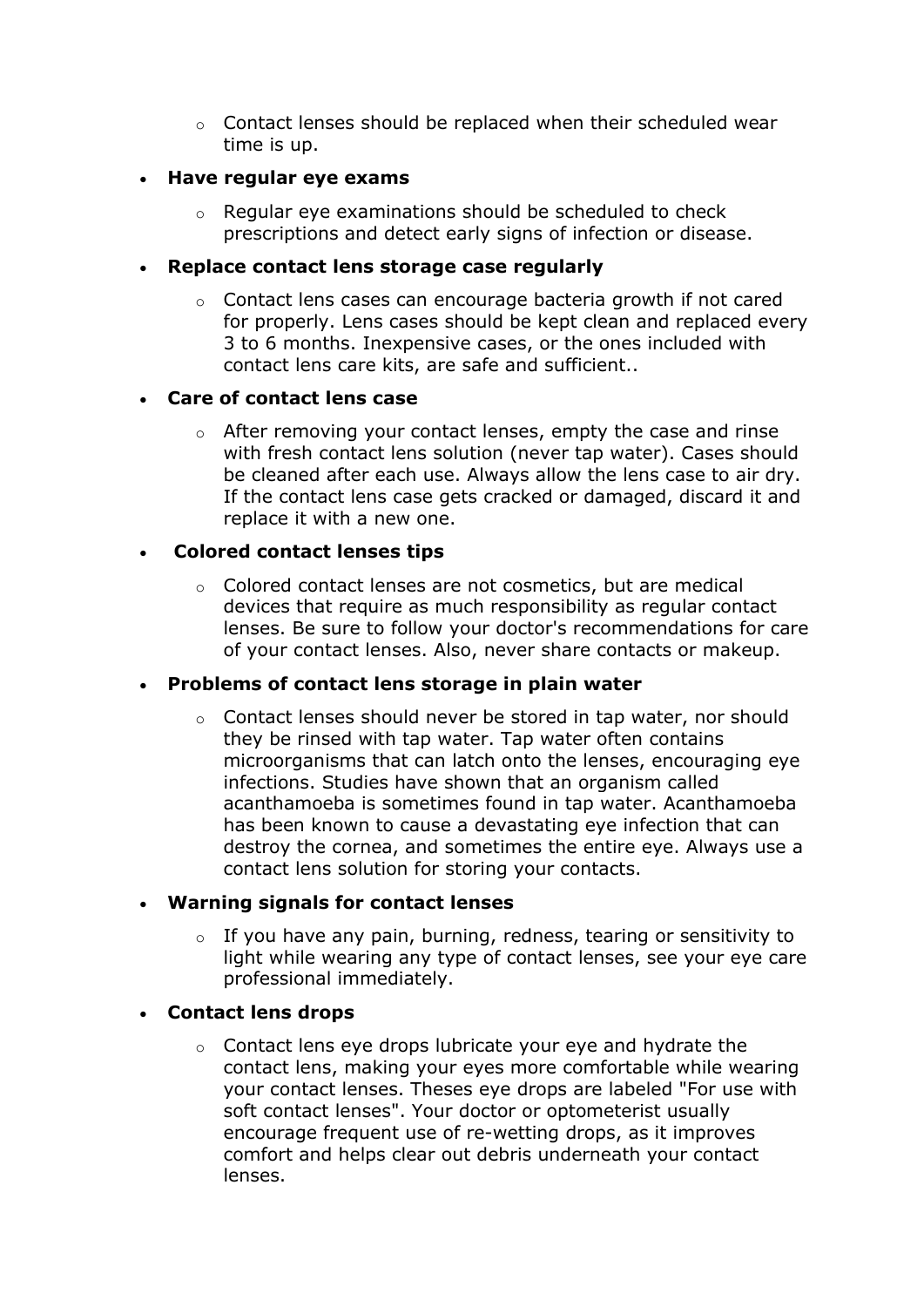# **Contact Lenses & Allergy**

Many contact lens wearers with allergies face discomfort during certain times of the year. This discomfort is due largely to allergens in the air that become adhered to contact lenses. The allergens cause miserable symptoms such as itchy, watery and swollen eyes. Here are five tips to help you through the periods of discomfort.

- **Wear eyeglasses when possible**
	- o Allergens such as pollen and dust often adhere to the thin surfaces of contacts. Switching to glasses will help you avoid an allergy attack.

# • **Clean contacts frequently**

o Cleaning will keep your contacts free of allergens. Consider using a preservative-free solution, to help avoid possible allergic reactions. If you wear disposable lenses, consider replacing them more often.

#### • **Keep eyes moist**

o Allergens tend to cause dry eyes. Keep irritated eyes moist with artificial tears. The artificial tears will also wash the irritants out of your eyes.

#### • **Use cool compresses**

o When your eyes are red and swollen, resist the urge to rub them. Rubbing will make the inflammation worse by spreading around the allergens. A cool, damp compress will help relieve discomfort.

# • **Consult eye specialist**

o Your eye doctor will recommend medical products for your particular symptoms. Some products may even help prevent allergy attacks. You should also see your eye doctor to rule out possible problems that may not be allergy-related.

#### **Decorative contact lenses tips**

- Have a detailed checkup by a eye care professional. An eye doctor will be able to perform a contact lens evaluation to make sure the lenses fit well and it is safe for you to wear them.
- Purchase special effect contact lenses from your local eye care professional. Optometrists & ophthalmologists are licensed to dispense contact lenses and obtain them from reliable, well-recognized sources.
- Do not purchase them at convenience stores or beauty supply stores.
- Do not swim or sleep in decorative contact lenses.
- Do not share or swap them with friends.
- Always clean and disinfect your lenses before and after you wear them